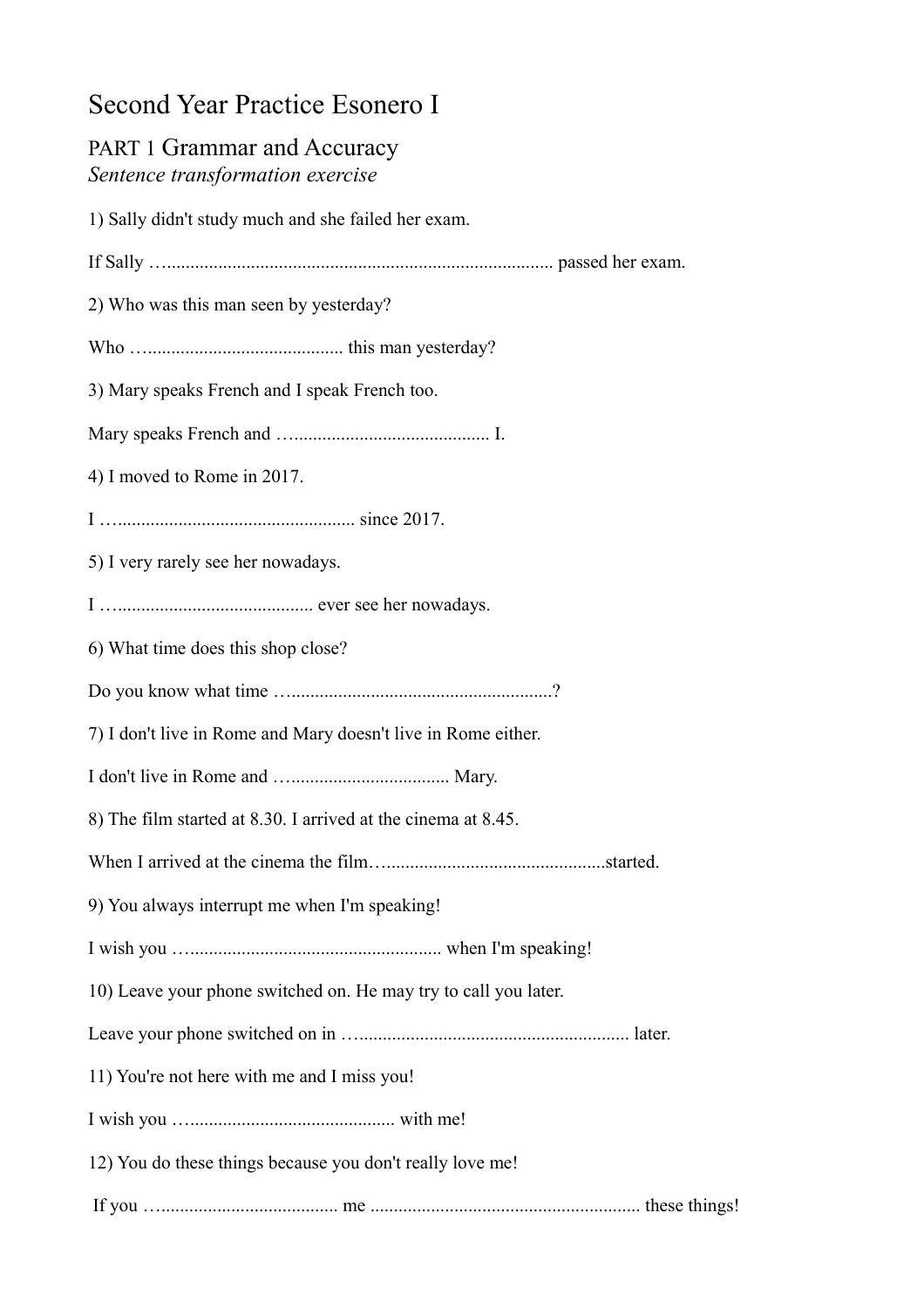|                                                              | 13) I feel sorry for people who don't have a job and for people who don't have a place to live. |
|--------------------------------------------------------------|-------------------------------------------------------------------------------------------------|
|                                                              |                                                                                                 |
| 14) If you study more, you learn more.                       |                                                                                                 |
|                                                              |                                                                                                 |
| 15) I'm very, very tired!                                    |                                                                                                 |
|                                                              |                                                                                                 |
| 16) The flight was so long!                                  |                                                                                                 |
|                                                              |                                                                                                 |
| 17) He has a lot of money and can buy anything he wants.     |                                                                                                 |
|                                                              |                                                                                                 |
| 18) I'll come to the airport and be there to meet you.       |                                                                                                 |
|                                                              |                                                                                                 |
| 19) I was disappointed with the film.                        |                                                                                                 |
|                                                              |                                                                                                 |
| 20) I'm sure I will finish before 6pm.                       |                                                                                                 |
| 21) I regret criticizing Alan yesterday.                     |                                                                                                 |
|                                                              |                                                                                                 |
| 22) You always interrupt me!                                 |                                                                                                 |
|                                                              |                                                                                                 |
| 23) I'm not happy. I have an exam tomorrow!                  |                                                                                                 |
|                                                              |                                                                                                 |
| 24) You don't do any exercise. That's why you are unhealthy. |                                                                                                 |
|                                                              |                                                                                                 |
| 25) I can't give you a lift because I crashed my car.        |                                                                                                 |
|                                                              |                                                                                                 |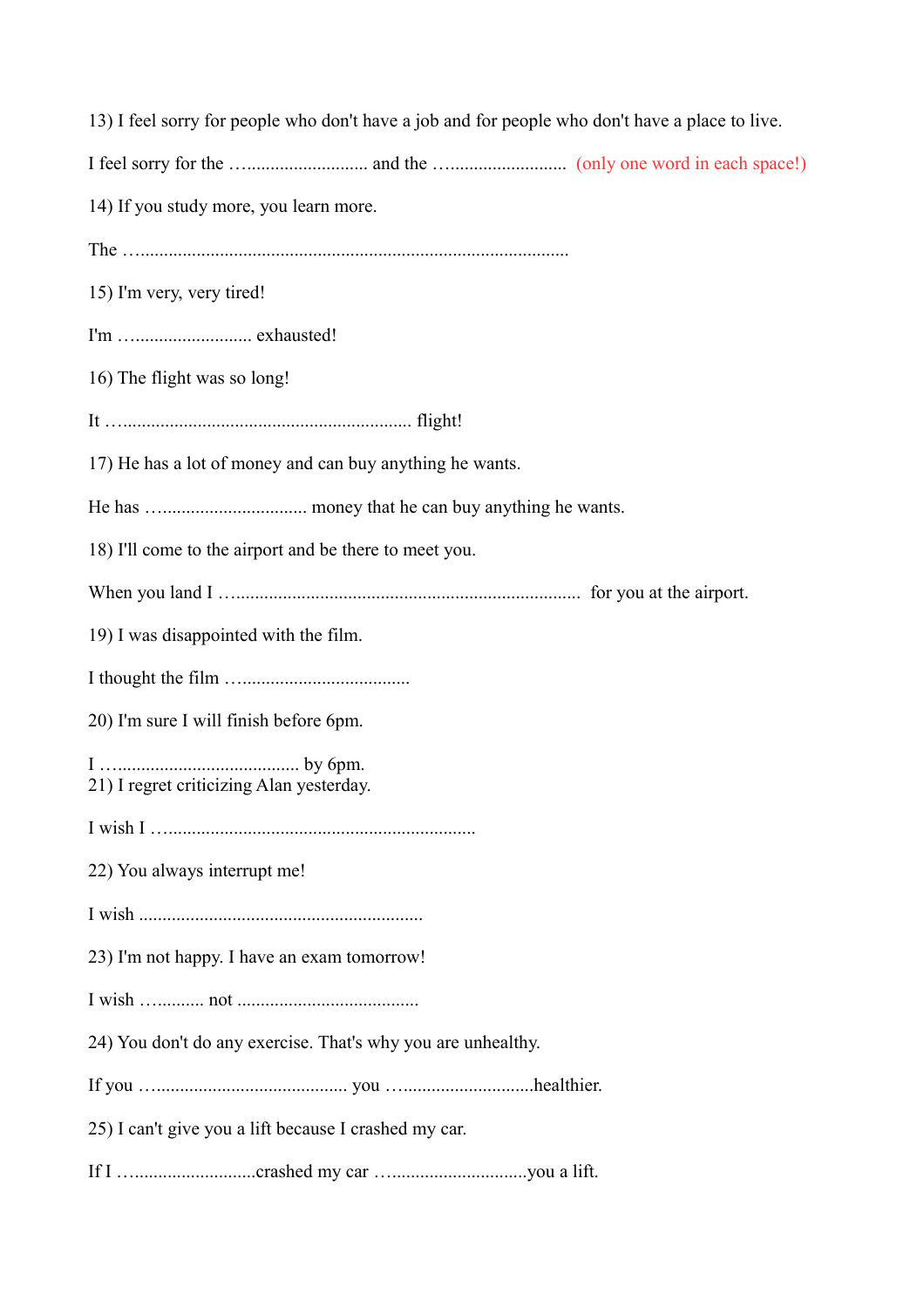## *Questions*

| It's David's car.                                                 |
|-------------------------------------------------------------------|
|                                                                   |
| They are very well, thank you.                                    |
|                                                                   |
| OK, that would be nice. Let's meet after class.                   |
|                                                                   |
| She's a bit shy but really sweet.                                 |
|                                                                   |
| It cost 20 euros.                                                 |
|                                                                   |
| Steven Spielberg.                                                 |
|                                                                   |
| Because she was feeling ill.                                      |
|                                                                   |
| She's about 1 metre 70, slim with brown eyes and long, dark hair. |
|                                                                   |
| I'm sorry, I don't know what advice to give you!                  |
|                                                                   |
| Yes, actually I went there for the first time last month.         |
| Error Correction (in the exam 5 questions)                        |
| 1) He speaks fluently German and French.                          |
|                                                                   |
| 2) He's just bought a Japanese new beautiful motorbike.           |
|                                                                   |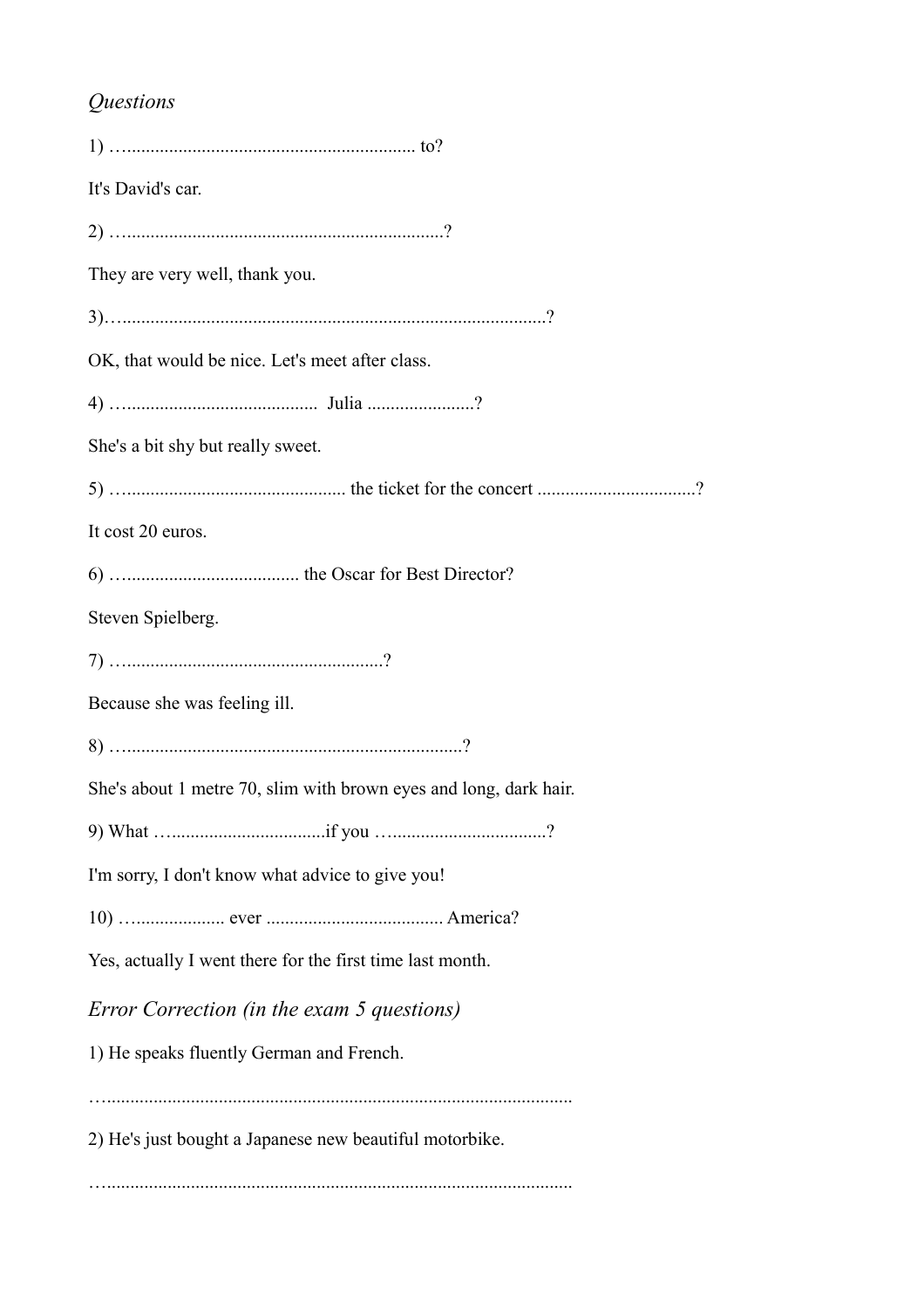3) He is waiting for his girlfriend from 40 minutes. ….................................................................................................... 4) I didn't tell to her nothing! ….................................................................................................... 5) It's three years that I know him. …..................................................................................................... 6) When she will get home tonight she call you. ….................................................................................................... 7) She has to do an exam after the course, has she? ….................................................................................................... 8) Always he nearly is unfortunately late! ….................................................................................................... 9) When I got off the train Lucy waited for me at the exit. ….................................................................................................... 10) I'm going to take a shower, so if my phone will ring, can you answer it? ….................................................................................................... Translation

1) Lui vorrebbe saper suonare il pianoforte.

2) Di che cosa parlavate tu e Sally?

3) C'era così tanta gente che non riuscivamo ad avere un tavolo.

4) Ti va di ballare?

5) Secondo me Luisa dovrebbe approfittare di questa opportunità.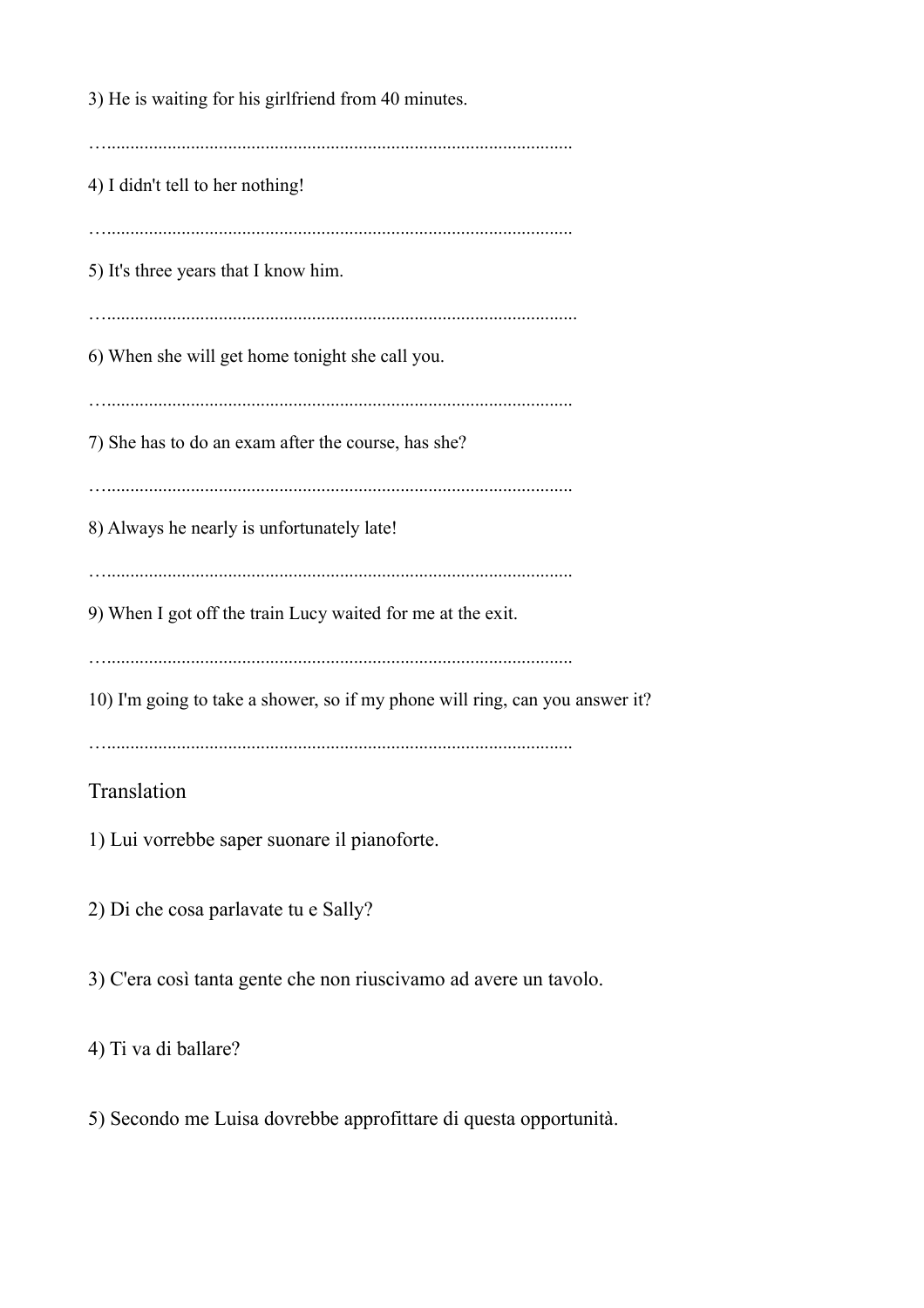## Gap-fill Exercise

The following text has 20 spaces. Complete the text by putting **one** word in each space. (half a point for each space)

Teachers in both primary and secondary schools have often used memory tests to assess the intelligence of their students. But intelligence doesn't really 1) \_\_\_\_\_\_\_\_\_\_\_\_\_\_\_\_\_\_ on having a good memory. Studies have shown not only that 2) \_\_\_\_\_\_\_\_\_\_\_\_\_\_ people of below average intelligence have exceptional memories, but 3) \_\_\_\_\_\_\_\_\_\_\_\_\_ that there are highly intelligent people who have quite bad memories.

Quite often a good memory is the result of 4) \_\_\_\_\_\_\_\_\_\_\_\_\_ techniques that can be learned, and many of the books that have 5) written on the subject encourage people to try out a method of this kind. One of 6) \_\_\_\_\_\_\_\_\_\_\_\_\_\_\_\_\_\_ is to create sentences that can help you to remember 7) \_\_\_\_\_\_\_\_\_\_\_\_\_\_\_\_ you need to learn for an exam. For example, the first letters of the 8) \_\_\_\_\_\_\_\_\_\_\_\_ in the sentence 'Richard of York gave battle in vain' are ROYGBIV. These are the colors of the rainbow in the correct order – red, orange, yellow, and 9) \_\_\_\_\_\_\_\_\_\_\_\_ on. Another technique usually 10) linking a word to an image. This can be particularly 11) when learning new words in a foreign language. The learner needs to create a specific image in his 12) to help him remember the word.

Techniques 13) \_\_\_\_\_\_\_\_\_\_\_\_\_\_\_\_ these can make learning new vocabulary 14) \_\_\_\_\_\_\_\_\_\_\_\_ easier than students think. In fact, 15) \_\_\_\_\_\_\_\_\_\_\_\_ more you use these kinds of strategies the 16) vou will become at remembering large quantities of information for a short time (exactly how long the memories will 17) \_\_\_\_\_\_\_\_\_\_\_\_ is a different question!). And from the student's point of view, with so much to learn, that is 18) \_\_\_\_\_\_\_\_\_\_\_\_\_ a good thing. Books on these techniques are usually 19) \_\_\_\_\_\_\_\_\_\_\_\_\_\_\_ at bookshops, but if not, online retailers like Amazon can 20) \_\_\_\_\_\_\_\_\_\_\_\_\_\_\_\_\_ you with what you are looking for.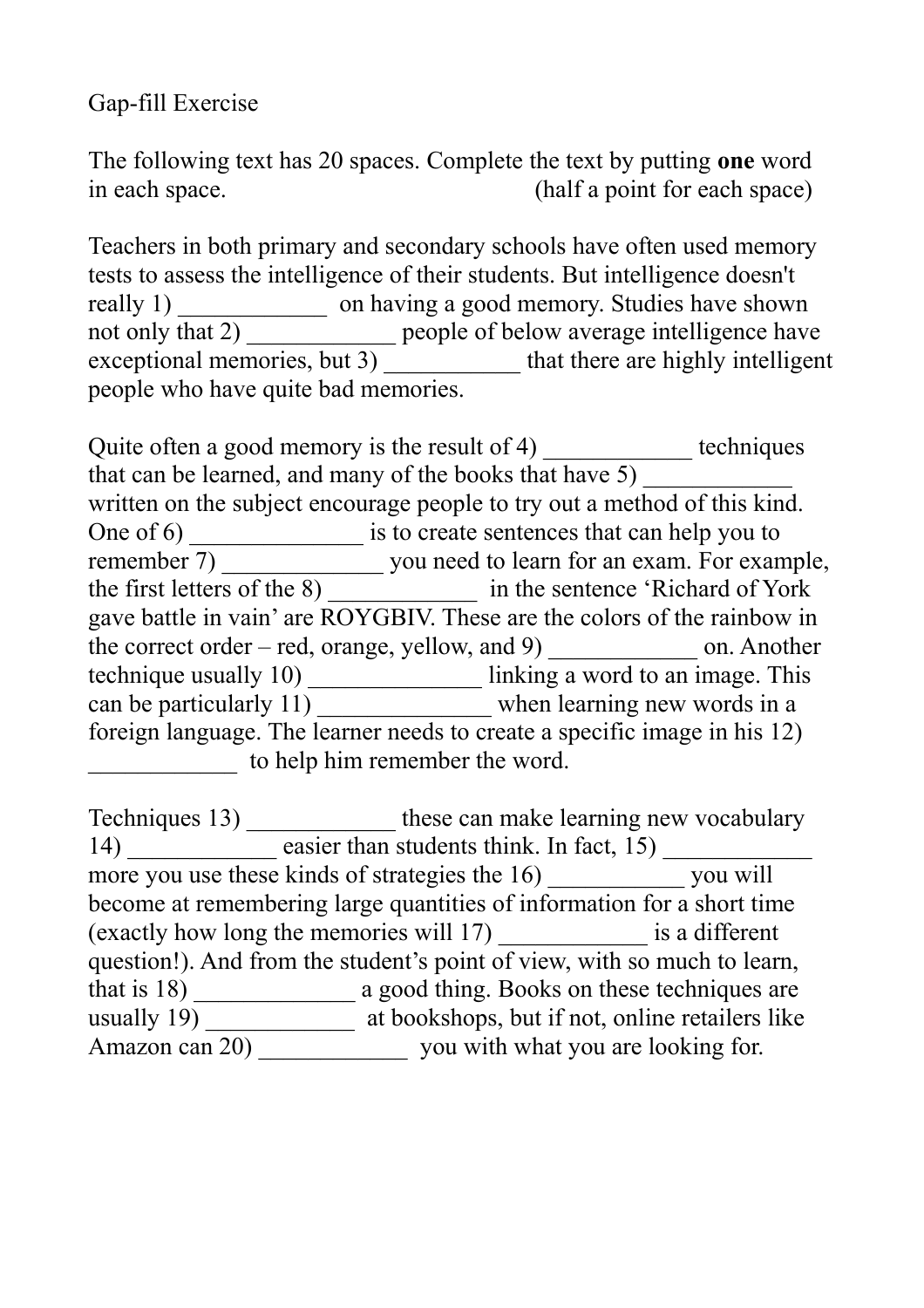The exam text will be shorter than this!

## **The Met May Settle With Italy** New York Times November 24

Despite all the saber-rattling before their six-hour meeting on Tuesday, Italy's culture ministry and the Metropolitan Museum of Art have mapped out a potential solution to Italy's claims on antiquities in the museum's collection, officials said Wednesday. In essence, Italy would officially own the works, which it asserts were looted within its borders, but the Met would be allowed to keep them or receive objects of equal value as long-term loans.

Officials said the compromise, still being worked out and requiring approval from the Met's board and the Italian government, could resolve Italy's longstanding claims to some of the Met's most prized antiquities, which include a 15-piece Hellenistic silver set and an urn from the sixth century B.C. decorated by the Greek painter Euphronios. But in an interview, Philippe de Montebello, the Met's director, underscored that Italy would have to provide "incontrovertible evidence" to the museum that the works it claims were illegally excavated in Italy. "If we are convinced by the evidence, we will take appropriate action," he said. "Restitution would, in any case, not be an admission on the museum's part that it had knowledge of a potentially illicit provenance when it bought the pieces," he said, adding, "Any change of ownership would be without prejudice."

While remarking that the dispute had been a "thorn in everyone's side," Mr. de Montebello made clear that the museum did not intend to come out the loser. "If there were to be a return or a transfer of title to the Italian state where major objects are concerned, Italy would send the Met loans, for a continually renewable period of time, of objects of equal importance and beauty," he said. The operating principle, he added, is that "at no point will the absence of major objects not be covered by like objects from Italian collections."

In the meeting, Italy pressed claims on 22 objects in the Met's collection. But rather than negotiating for an admission of wrongdoing, said Giuseppe Proietti, a top member of the Italian delegation, Italy is seeking a pragmatic outcome."We will provide proof that the pieces came from Italy," Mr. Proietti said. "New elements may have emerged that perhaps were not known when the museum bought some pieces, and that may convince a prestigious institution like the Met to act on this new information."

The dispute between Italy and the Met over the Euphronios krater, a bowl for mixing water and wine, dates back to 1972, when the museum bought the piece for \$1 million from Robert Hecht, an American dealer. Ten years later, Mr. Hecht sold the Met 15 objects that are widely described as some of the finest examples known of Hellenistic silver from the Magna Graecia region of ancient Greek colonies in southern Italy. In both cases, Italy contends that the pieces were illegally dug up and sold - the krater from a site near Rome and the silver from one in central Sicily. Pietro Giovanni Guzzo, the superintendent of Pompeii and an antiquities expert who studied the silver and whose findings were published by the Met, said on Wednesday that he believed that his study had conclusively shown that the pieces were from Sicily. On Wednesday, Mr. de Montebello said he was open to hearing the Italians out. "We think the evidence is inconclusive," he said. "On the other hand, if the Italians can provide information that suggests a high probability that they were illegally excavated, we could arrive at an arrangement, providing it includes loans, that will put the whole problem behind us."

Mr. Hecht, who sold the silver to the Met, is on trial in Rome on criminal charges of conspiring with Marion True, the former antiquities curator of the J. Paul Getty Museum in Los Angeles, to export stolen antiquities from Italy for the Getty. The case has focused the spotlight on the illicit international trade in antiquities and led the Met to take a look at other pieces in its collection. This investigation led the Italians to home in on at least six objects in the Met's antiquities collection.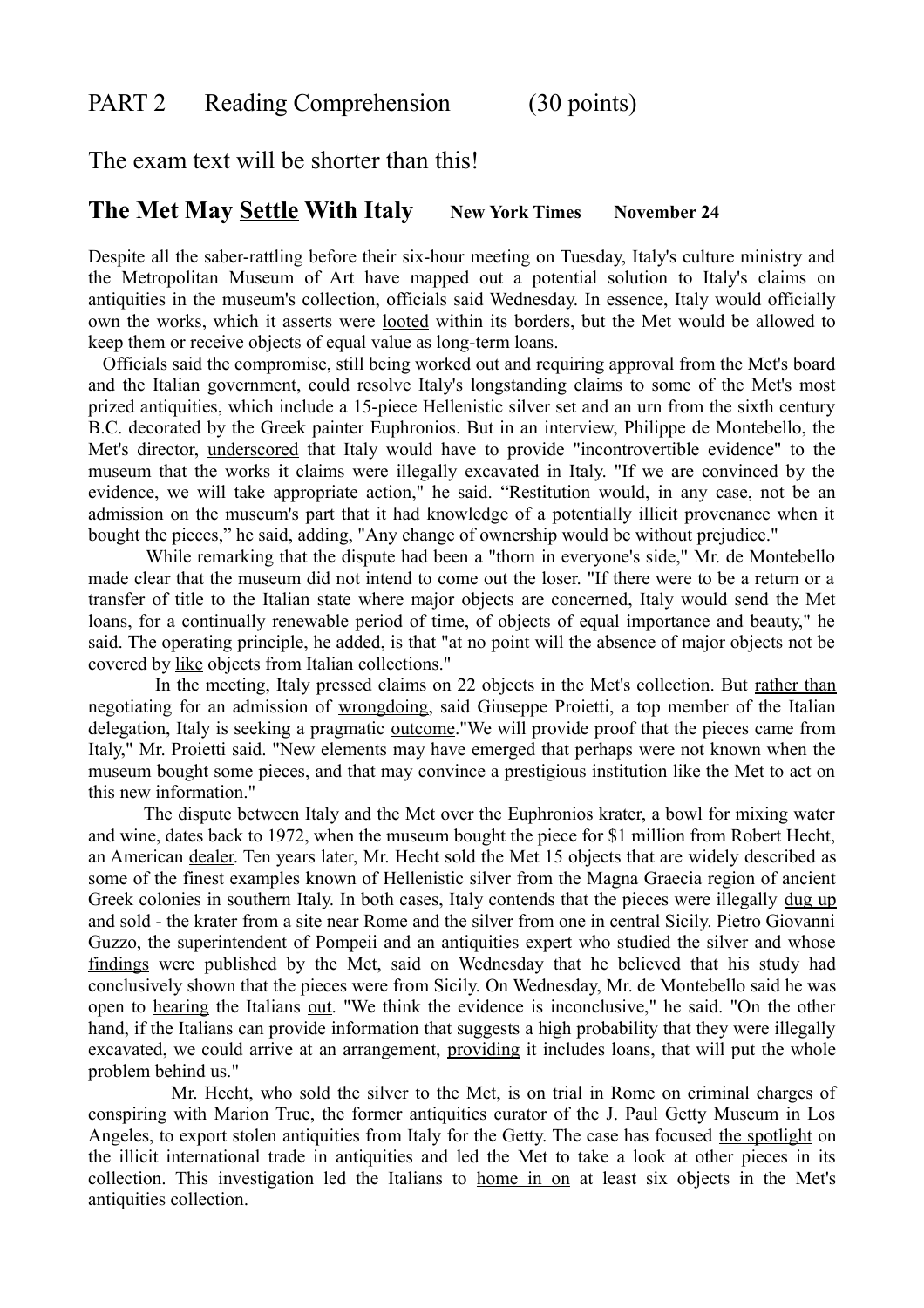Mr. de Montebello said that the Met is now waiting for Italy to send the museum specific documentation on the contested items."So far we have received nothing," said Mr. de Montebello, who added that as far as he knew, only the United States Justice Department had been officially informed of Italy's claims to the Met pieces. "We have nothing to hide. We're interested in the truth and maintaining high ethical standards." Italian investigators, however, said the Met had received an international subpoena from the Italians regarding several objects and that it had responded to it. Pressed on the subpoena, Mr. de Montebello described it as a request for information from the Justice Department rather than specifically from the Italians, but acknowledged that the museum had responded to it.

But legal action against the Met now seems to be the last thing on Italy's agenda. "We don't want to arrive at the point we got to with the Getty, and there's a willingness on both sides here to close this chapter," said Mr. Proietti, who added that the ministry had sought to reach a similar accord with the Los Angeles institution three years ago. "Had the Getty listened to us then, we probably would not have arrived at the point we are now at in Rome," he said.

Mr. de Montebello spoke on Wednesday of the "sea change" that had come about at US museums in recent years, with the introduction of new ethical guidelines and stricter policies on acquisitions. "Before the purchase of any antiquity, rigorous investigations are conducted, and there is no question that far fewer pieces in the future will meet our criteria," he said. Both Mr. Proietti and Mr. de Montebello predicted that an agreement between Italy and the Met would not be long in coming, with the approval of the Met's board and the Italian government. And Mr. Montebello said the rotating loan agreement would give Italy valued exposure in the United States. "There will be new public attention with every new loan, and heightened focus on Italy's cultural heritage," he said, describing the Met as "a Fifth Avenue window for five million visitors".

**1)** The following words are underlined in the text . For each of them find a word with the same meaning from the box on the right below and write it in the space provided. *(10 points)*

| attention          |
|--------------------|
| on condition that  |
| things bought      |
| listening to       |
| happened           |
| identify           |
| instead of         |
| patrimony          |
| admitted           |
| tried              |
| increased          |
| result             |
| stolen             |
| reach an agreement |
| excavated          |
| conclusions        |
| trader             |
| emphasized         |
| criminal activity  |
| similar            |
|                    |